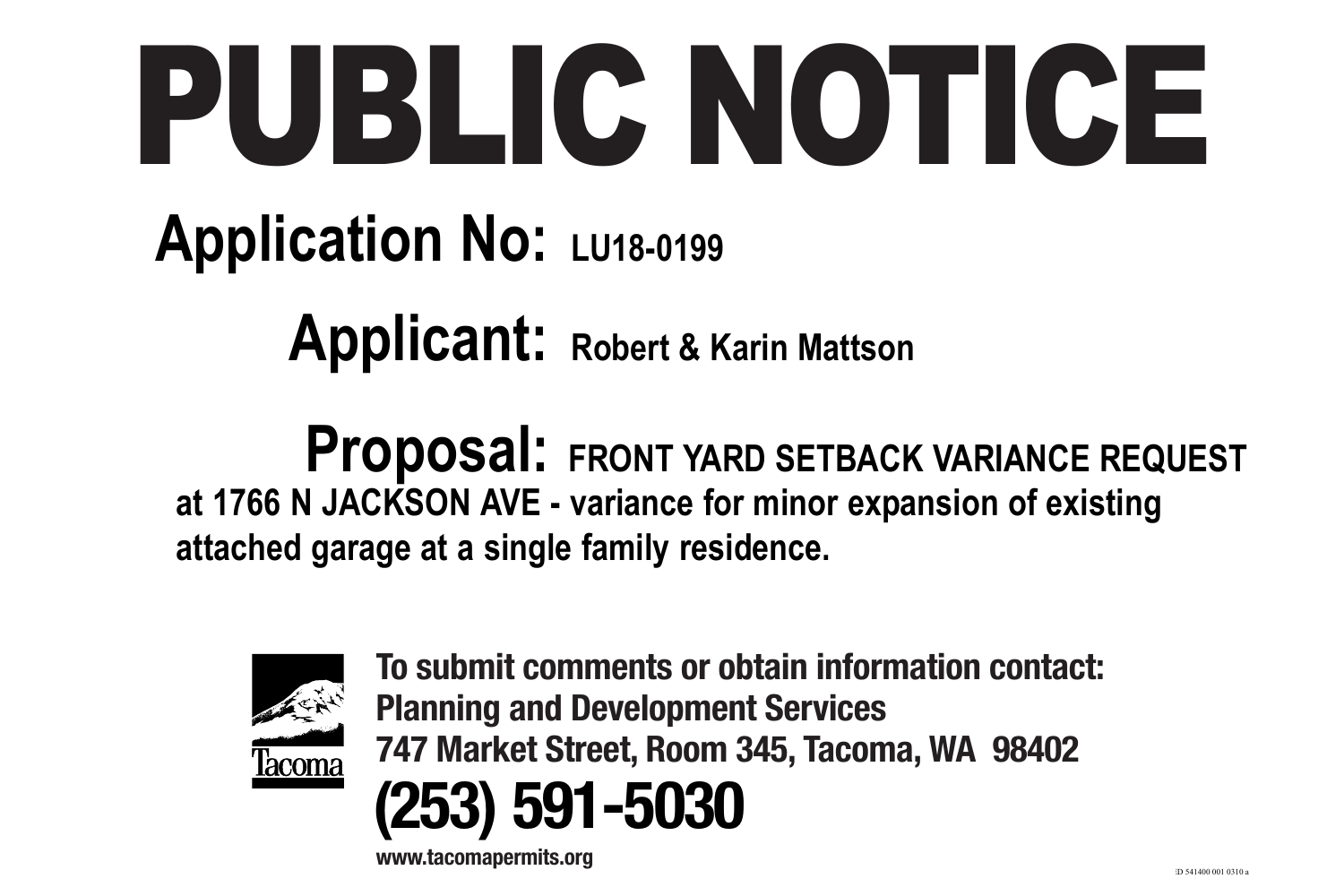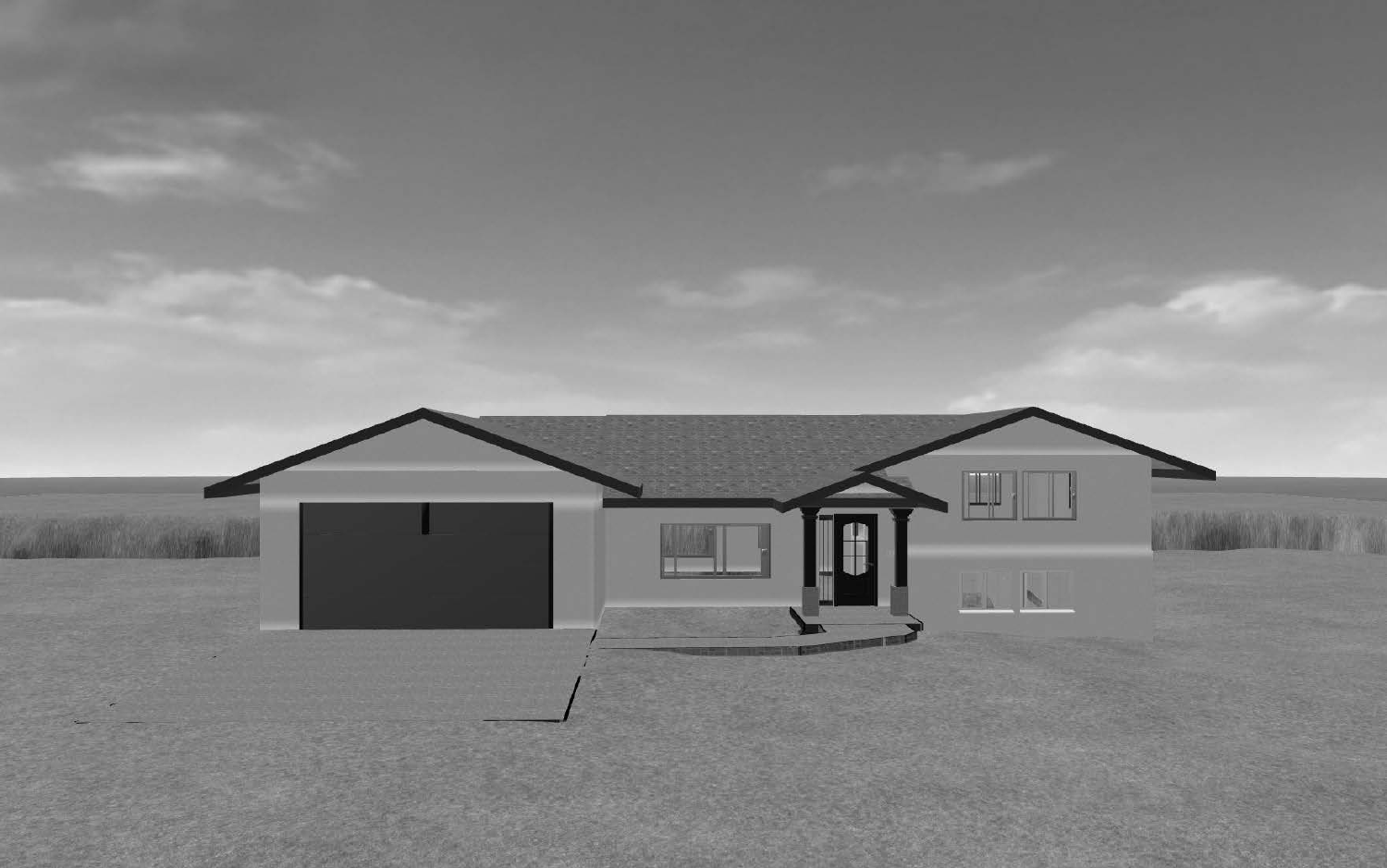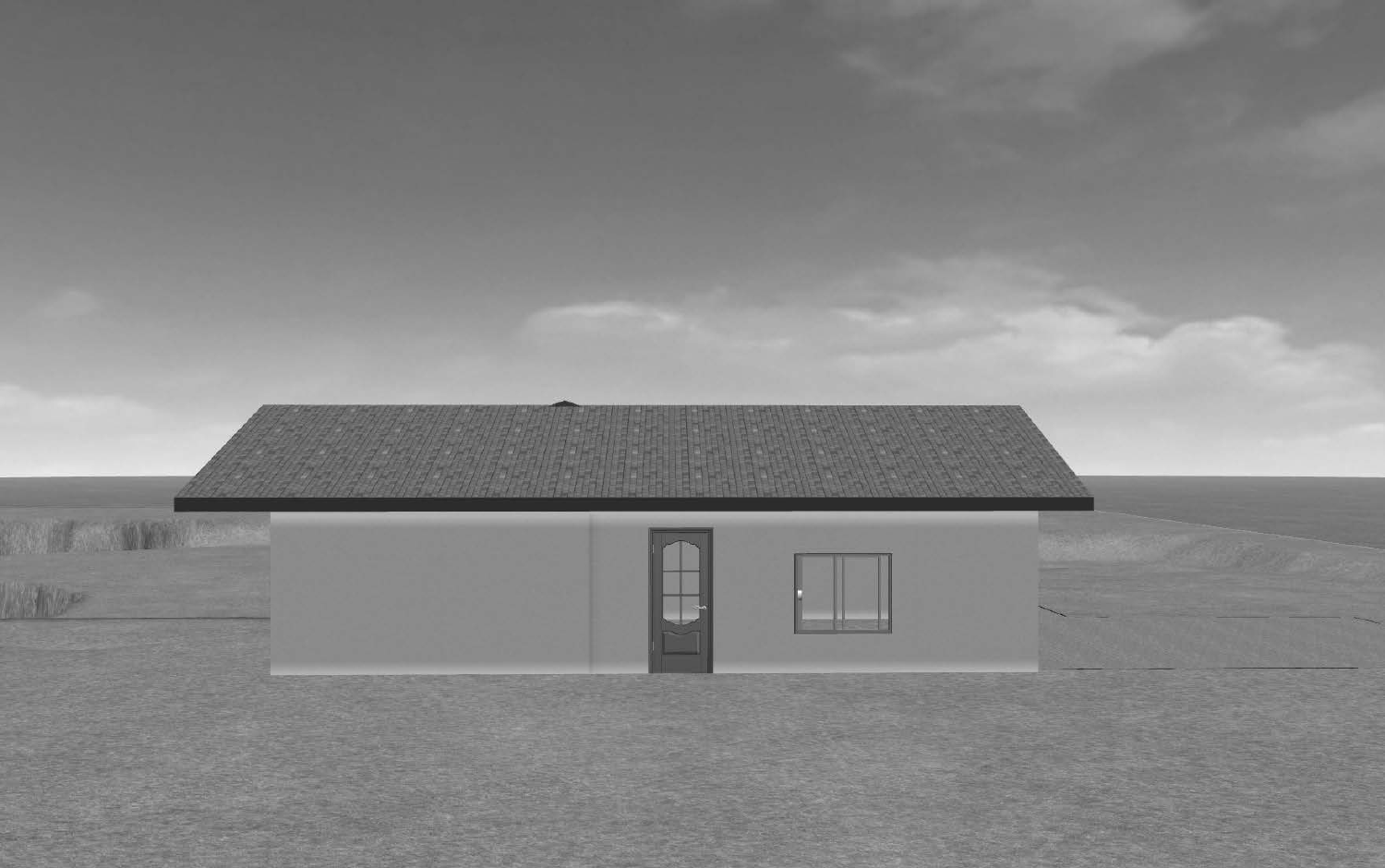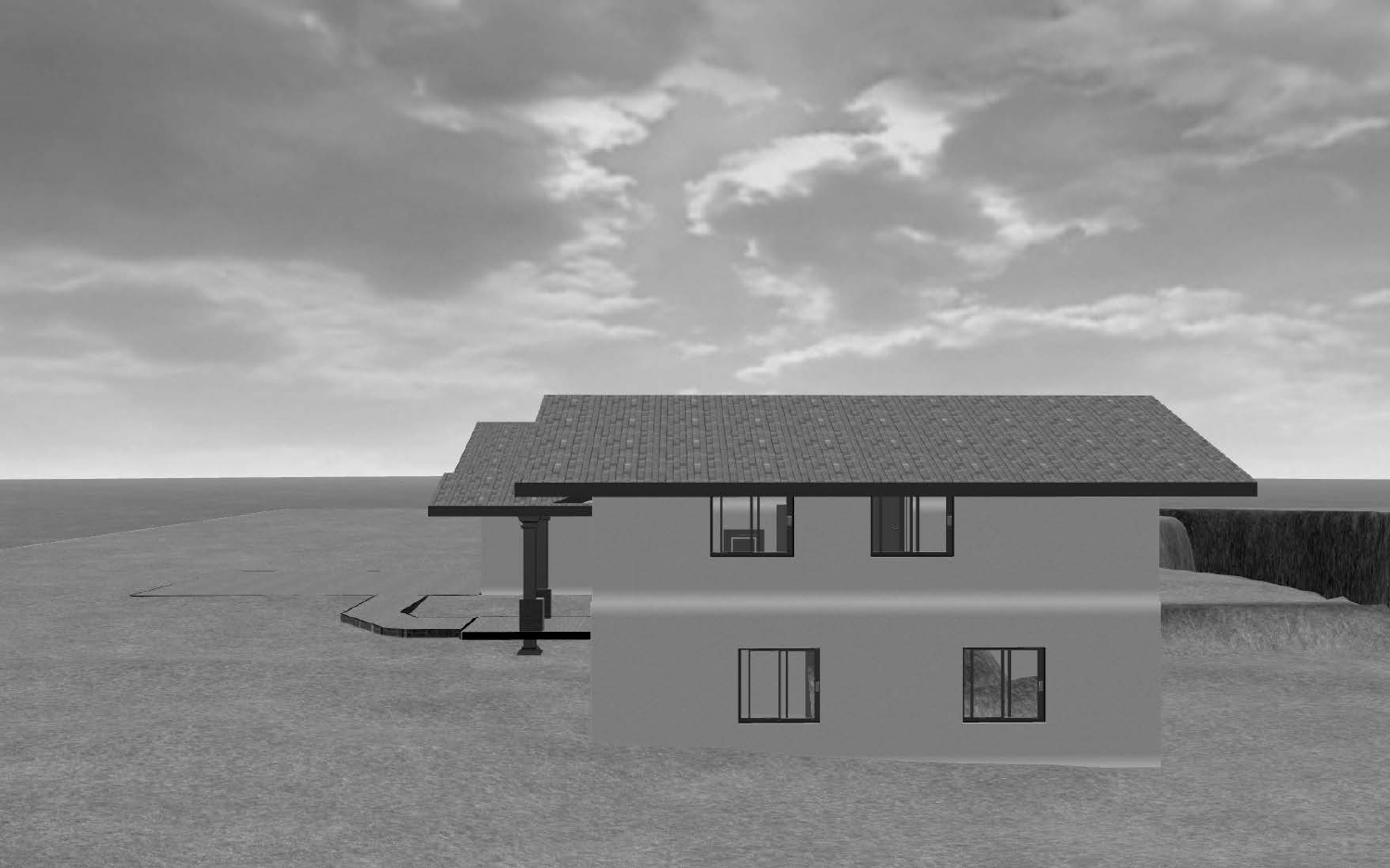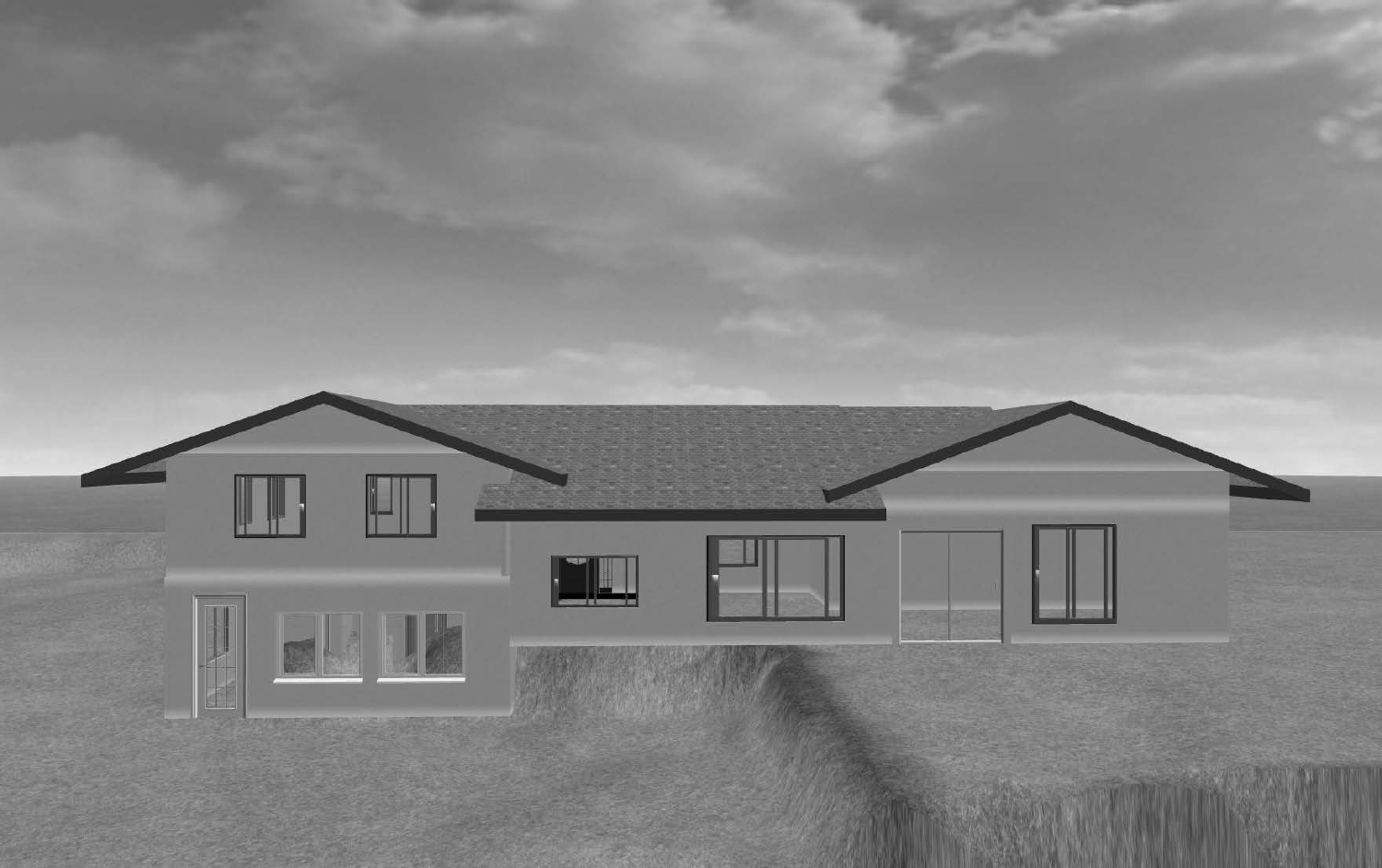### 1766 N Jackson Ave **Narrative**

### **Parcel: 5930000350 Robert & Karin Mattson**

**Proposal:** A front yard setback variance, for an existing single family dwelling, to be located 5.5 feet off the front (east) property line as part of an addition. The site is located within the "R-1 VSD" Single-Family Dwelling & View Sensitive Overlay District, where a 25-foot front yard setback is required. The 25-foot back yard setback, 7.5 foot side yard setback and 25-foot height limit will not be impacted by this addition.

*1. What are the hardships on the property, such as size, shape, location, or other conditions that make it difficult to meet zoning standards? How will zoning goals still be met with the request (such as maintaining space between structures to prevent fire hazards and ensuring yard space for neighbor privacy)? The response should clearly describe what the specific hardship is, how the applicant did not create this hardship, and why strict application of the zoning code would be unreasonable due to this hardship.*

**Response:** The home was originally built in 1958 and the constraints are not the result of actions of the applicant. The front yard setback codes have since been changed to 25 feet. The existing garage needs to be enlarged to more modern dimensions and the narrow room at the rear of the house is not reasonably functional. Since the addition is at the narrow end of the lot, our proposed increase of 12 feet to the East (towards the street) increases the number of feet that the house would be out of compliance. The house would be approximately 5.5 feet from the front yard property line. However, the garage and narrow 7 foot room inside the house would become more functional. The neighbor's house to the South is approximately 7 feet from the street and many other houses on our street are within the 25 foot setback. The back yard setback of 25 feet (west) and a steep slope precludes putting additional square feet back there without an additional variance. Extending the house toward the slope is just not reasonably feasible. Additionally, the view is one of the most important attributes of the property so extending back (west) would reduce the back yard and the enjoyment of the view. An addition to the rear of the house would also block a portion of the view of our neighbor to the south.

We are requesting a reasonable accommodation pursuant to allow the addition of 440 sq ft to enlarge the "Garage" and "Small Room" at the rear of the house to make them reasonably useable. The "Garage" would have 108 sq ft of non-living space added. The "Garage" dimension would increase from approximately 18' wide x 20' deep (360 sq ft) to 18' wide x 26' deep (468 sq ft) deep. The "Other Room" would be become a "Family Room" by adding 108 sq ft of living space. The room dimension would increase from approximately 18' x 7' (126 sq ft) to 18' x 13' (234 sq ft).

*2. Is the request the minimum necessary to afford relief from the hardship that exists on your property? Explain why each aspect of the project is the minimum needed to afford relief from the code.*

**Response:** Yes, the requested setback reduction on the East side of the house is the minimum necessary for a functional Garage and Family Room inside the house. The setback reduction provides enough space to allow for a standard-size garage which can accommodate the length of today's full size pickup truck. The general observation, of the area, on the Tacoma GIS/Dart website show many structures, mostly garages, are currently infringing into the required 25 foot front yard setback. The requested variance does not go beyond the minimum to afford relief.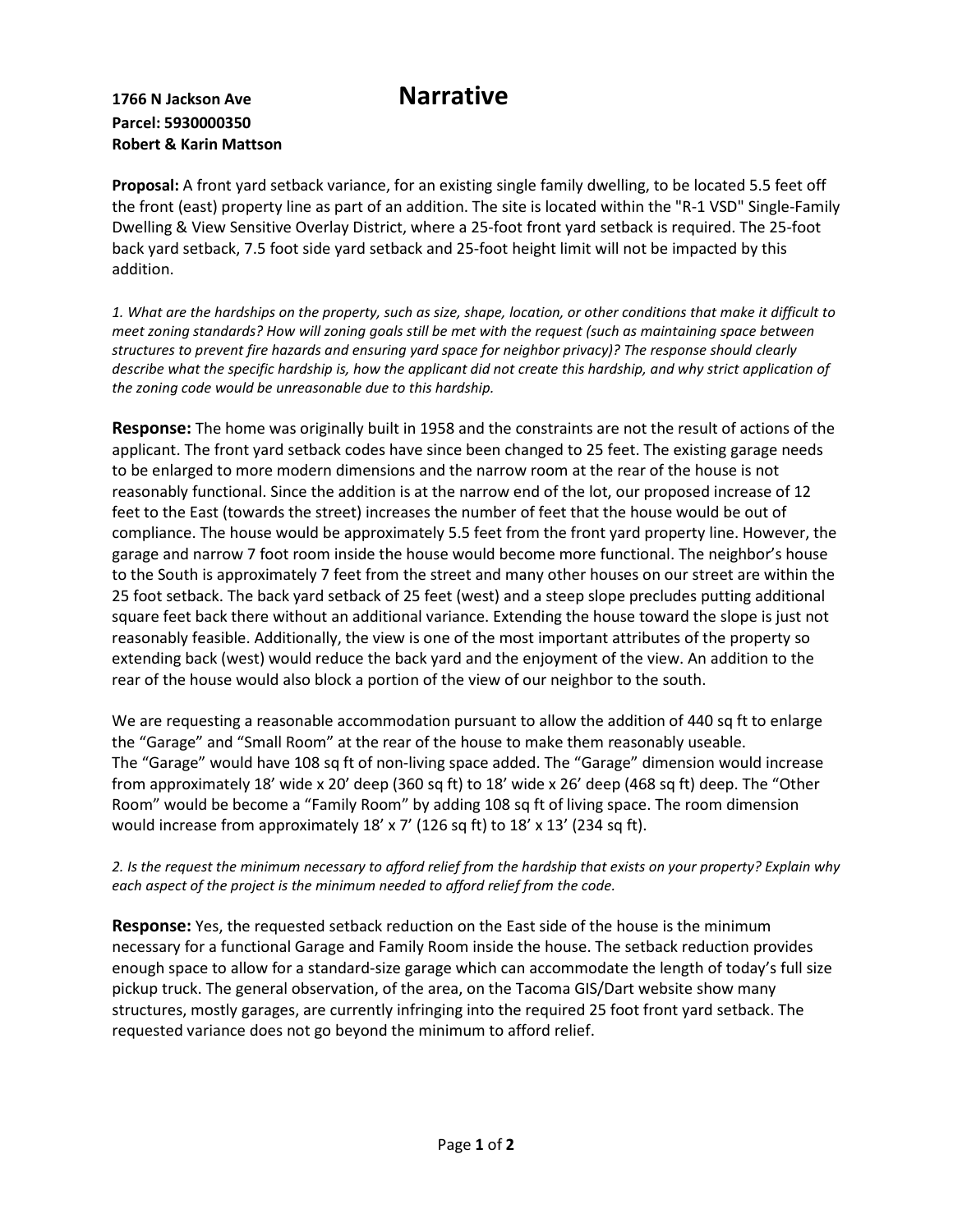*3. How does the project allow for a reasonable use of the property? How does the project allow for a more environmentally sensitive property design or construction than would otherwise be allowed? How do the affected neighbors feel about the project? Would approval of the request grant special privilege that is not enjoyed by other properties in the area?*

**Response:** The project allows for reasonable use because the project is a minimal increase of the existing structure and the remodel will update the exterior with a more aesthetic architectural design, while not increasing roof height or obstructing current views from the neighbors. The shorter driveway would still be greater than car length, so guests would be able to park in the driveway and not on the street. The homes have been there for 60 years. The proposal does not change the environmental impact of the property. The proposal will not grant special privileges.

In past years the neighbors have been in the house and understand the need to enlarge the garage and "other room" at the rear of the house. They agree with the changes that we have proposed to them.

By changing the direction of the gable at the south end of the house it will slightly increases the view for the neighbor across the street. The amount of impervious surface will not increase. The addition will replace a portion of a pre-existing driveway.

*4. How would the project be consistent with the Comprehensive Plan? How would the project improve the character of the neighborhood? Describe specific aspects of the Comprehensive Plan and neighborhood characteristics that would be consistent with or improved by the project.*

**Response:** The project adheres to the current zoning regulations and roof height restrictions. It would improve the character of the neighborhood by updating the exterior of the house and would break up the completely flat face of the entire length of the house. A larger garage would allow both home owner's vehicles to park inside, and not have to park in the driveway or on the street. Enlarging the back room will make it more usable.

*5. How would the project be beneficial to the public interest? Describe specific aspects of the proposal and how it would be beneficial to the public's interest.*

**Response:** The proposal is consistent with the Comprehensive Plan and will not have a detrimental effect on neighboring properties as the addition will be in-keeping with the rest of the home in height, bulk, and scale. The quality improvement and increased functionality, the residence will improve the look of the neighborhood and the view of our neighbor across the street. The proposal will not cause a detrimental effect to the public interest.

*6. Is the intent of the variance request to prevent development cost increases? Is the intent of your variance request to allow the project to follow a standardized corporate design? If not, demonstrate how the project does not follow a standard corporate design and how the purpose of your request is not primarily to avoid increased development costs.*

**Response:** The intent of the variance is to create a functional garage while also creating more functional space on the interior of the house by increasing the 7 foot wide "other room" behind the garage to 13 feet wide. This room is on the west side of the home with the view. The addition to the house will reflect the surrounding neighborhood designs while updating the 1958 house that has not been renovated at all during the last 60 years. The cost of the addition will not be lower due to the variance.